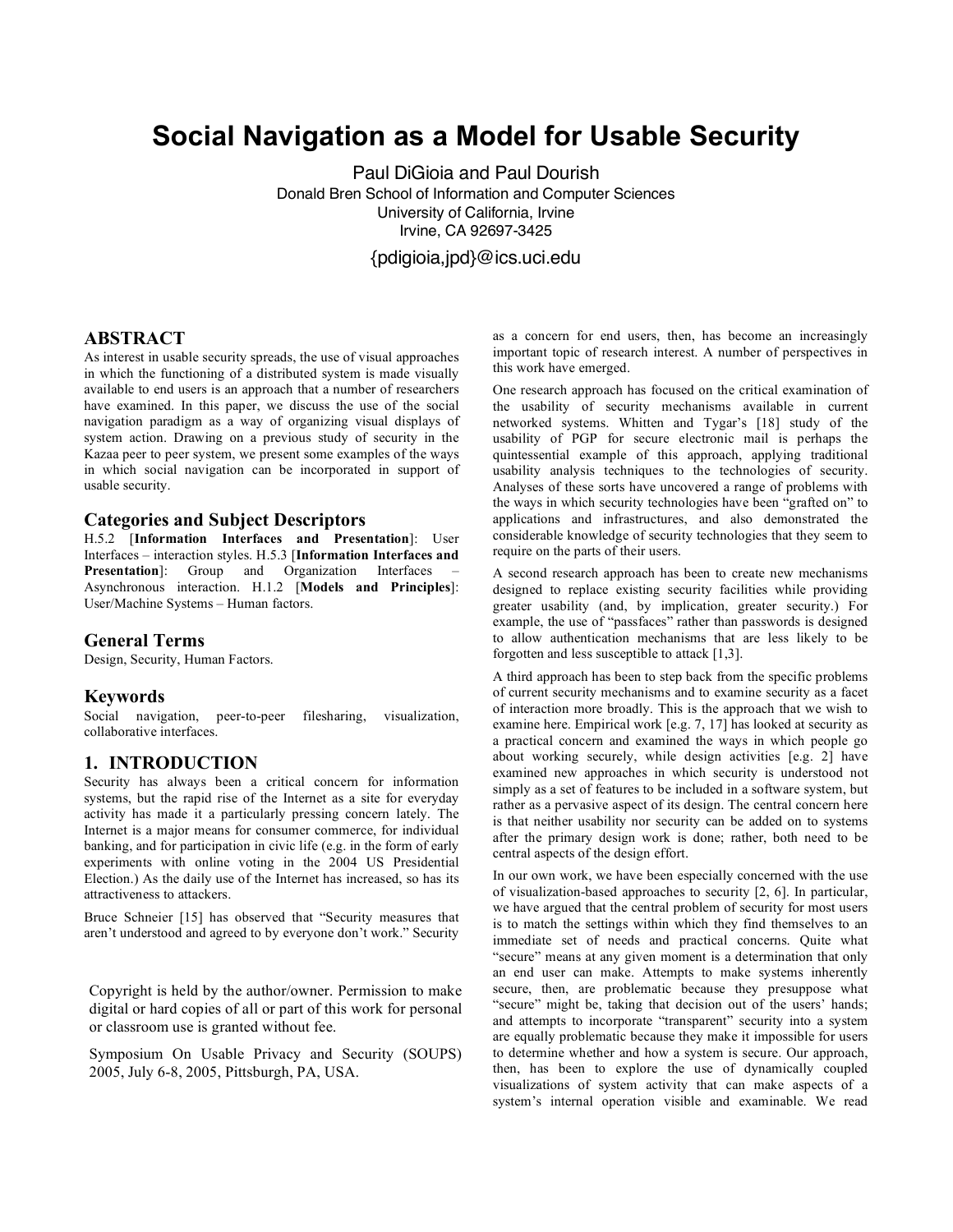"system" broadly here; our concern is not simply with a particular computer, but with the collective functioning of a range of components that together make up the "system" at any given moment. Security is an end-to-end phenomenon, and so too must be our visualization strategy.

Beyond this broad concern for visualization as an approach to security, little has been said about particular approaches or design techniques. In this paper, we want to explore one particular paradigm for visual security interfaces, that of social navigation.

# **2. SOCIAL NAVIGATION**

Social navigation is an approach to interaction design initially presented by Dourish and Chalmers [5]. It has since been explored by a range of researchers and incorporated into a wide range of systems (see [10] for an overview.)

The essential observation behind the social navigation approach is that, in the everyday world, we navigate complicated spaces by making use not only of their spatial organization but also our understandings and interpretations of the activities of others. For example, a worn path across a field of grass shows us where others have walked in the past, and so can help guide us towards points of interest. In this way, we encounter a space not only in terms of its own structure, but also as a space that has been occupied by others in the past, whose behaviors might be cues to us that allow us to organize our own activity. This may be past or present activity. Another common example of social navigation, for instance, is the case of walking down a street past a number of cafes; the presence or absence of people in the cafes displays which places are popular and which are not, which might help us make a selection amongst alternatives (or similarly, seeing who the people are who frequent each café might help us select one that is close to our own particular tastes.)

It is worth noting that, in both of these real-world examples, the activity of others is in no way a constraint on our own, but only a cue to decision-making. It may be that we seek solitude, and would rather be in a quiet café, or away from the more occupied spots, and so we might choose, say, to leave the path in order to get away from other people. That is, the social navigation approach is not, in general, concerned with a normative distinction between good and bad, but rather about the ways in which we can understand a space in terms of the activities of others.

Although Dourish and Chalmers' original concern was to distinguish between spatial, semantic, and social navigation in collaborative systems, they noted its application in traditional interactive applications. In particular, they drew upon two important examples of the existing use of this basic approach. One of these was the Tapestry system [16], an early example of collaborative filtering, in which people could vote on the usefulness of email messages and news articles, as a way of helping others deal with large volumes of information. The other, more relevant to our discussion here, was Hill et al's [9] notion of "edit wear and read wear." The notion of "wear" here is that of "wear and tear," or something that is "worn away," a form of digital erosion. Hill et al. describe an interaction approach in which activity over an artifact leaves traces on the artifact itself, so that, for example, the scroll bar of a document might have markings that indicate which parts of the document have been read most frequently ("read wear") or edited most often ("edit wear.") Clearly, this technique generalizes in a range of ways, but the central concept – that an artifact can display the accumulated pattern of activities that have been performed over  $it - is a key$ element of the social navigation approach.

Perhaps the most common and most prominent application of social navigation has been in recommender systems, particularly those associated with electronic commerce sites such as Amazon.com. In these cases, people are matched through a comparison of profiles derived from their purchase histories, and these comparisons are used to recommend related products. However, the sense of social navigation that we want to explore here is one closer to the approach of Hill et al.

# **3. SOCIAL NAVIGATION AND SECURITY**

It would be a stretch to think of security as a navigation task, but we can take the social navigation approach broadly to suggest that we think of applications as "spaces" in which multiple people may act, and that the history of their actions might be displayed in those spaces [4]. In other words, as in the Hill et al model, artifacts accumulate and display aspects of the history of actions over them.

When we think of social navigation in these terms, then the opportunity to use this model in a security context becomes clear. Our particular concern is with allowing people to assess how a system matches their needs, and one critical aspect of that is to allow them to see the relationship between a system or information artifact and activities, either their own or others.

There are at least three ways in which this fundamental approach can be used.

First, we can use social navigation to show *the history of a user's action*. That is, as users act within a system, we can use the artifacts of that system to show the history of the users' actions – paths followed, objects used, and so forth. This is the most direct application of Hill et al's ideas to the security domain.

Second, we can use social navigation to show *patterns of conventional use*, and therefore to show deviation from them. This is related to the first approach, but in this second approach, we attempt to form generalizations of user activity and, rather than presenting the cumulative history of activity, we attempt to determine and therefore display "usual" patterns. The central issue here is the ability to be able to highlight deviations form normal routines, e.g. the use of different servers than usual, communication with unusual other parties, etc. Again, as in the traditional social navigation approach, this is not intended to designate certain activities as inappropriate or disallowed, but rather to provide a context within which user actions can be assessed.

Third, we can use social navigation to show *the activities of others within a system*. That is, for systems in which objects are in some sense shared, then we can use those objects to display a history of others' activity. This is a way of making the activity of users visible even in an application in which those users are not themselves visible. While this is most directly applicable in cases where data objects are explicitly shared, there are other ways to apply it. Elsewhere, we suggested that this fundamental idea – that the patterns of others' activities can be presented to me as a context for my own – can be applied even in cases where "sharing" of information objects is not a fundamental feature of interaction – e.g. the configuration of network settings and other system and application preferences [4].

As a way to both explore and convey these ideas, we will focus for the rest of this paper on an extended design example. Our example is inspired by Good and Krekelberg's [8] study of potential security issues in the Kazaa peer to peer filesharing application. This study differs from that of, say, Whitten and Tygar [18] in that, while it is a study of the interactions between usability and security, it is not focused on specific "security" features or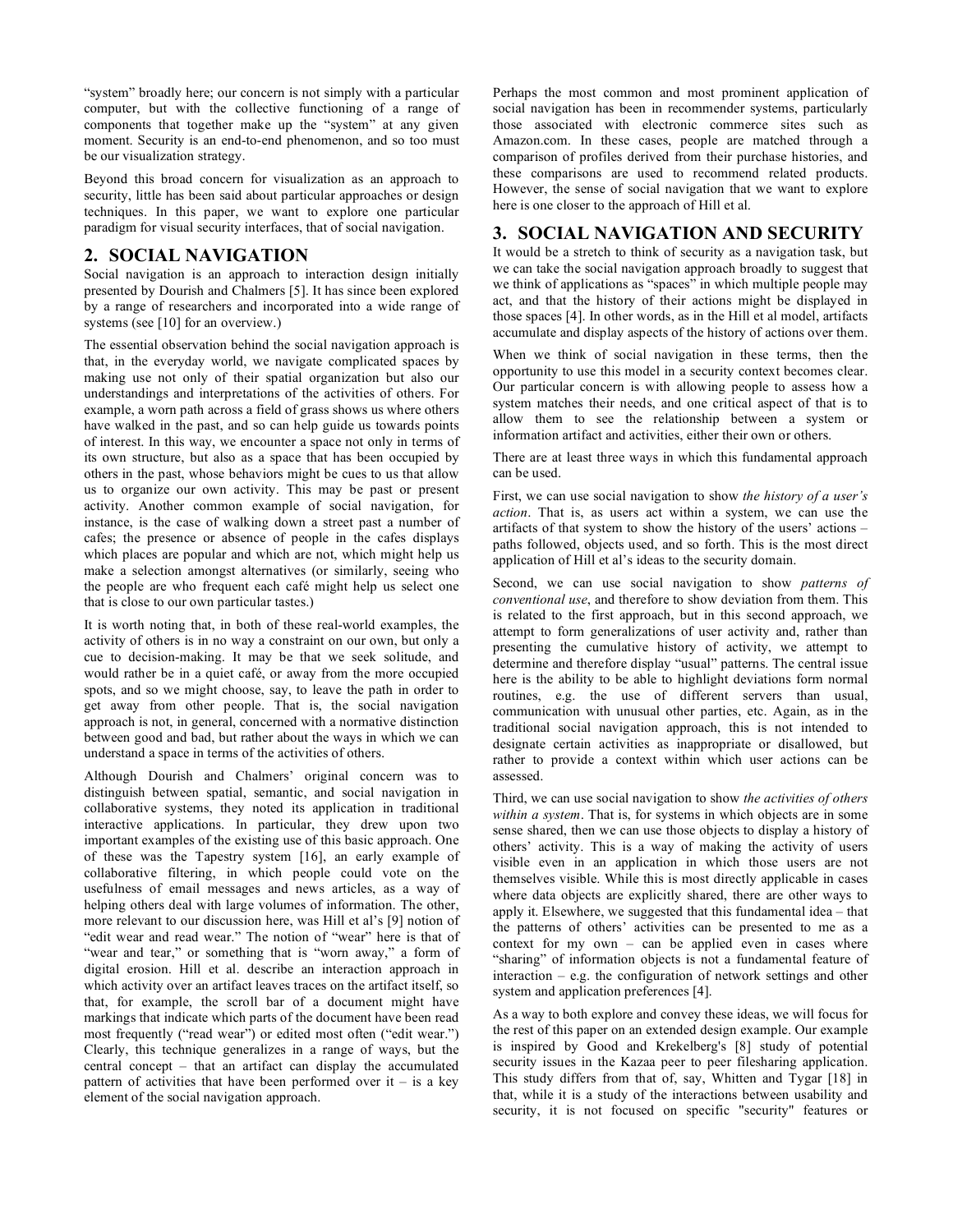components. Instead, it considers security more holistically within the design. The study comprises, essentially, three components.

The first is a brief empirical examination of the Kazaa network that reveals a significant number of files which, it could reasonably be surmised, were not intended to be shared. These include people's email inbox files, spreadsheets of credit card information and financial data, web browser caches, cookie files, etc. While it is not possible to be certain that these files had been shared unintentionally, it is certainly a plausible speculation. The second component of their study was a cognitive walkthrough of the Kazaa interface, which revealed a number of problems that could potentially lead users to misconfigure the system so that they shared more information than they intended or indeed than they realized. This walkthrough also suggested that it was difficult for people to determine the extent of sharing. They followed up on the cognitive walkthrough by a third study component, an empirical laboratory study of Kazaa use designed to determine how easy it might be for someone to misconfigure Kazaa by accident. Their results confirmed the implications of the cognitive walkthrough; only two out of twelve users were able to determine correctly which files were being shared.

The problems that Good and Krekelberg point to are particularly problems about the visibility and consequences of action. Accordingly, we have found it a fruitful example to which we can apply ideas about the use of social navigation. We have focused in particular on the second and third strategies – representing conventional patterns, and disclosing the activities of others.

## **4. PATTERNS OF CONVENTIONAL USE**

Essential to the second idea of social navigation is the ability to become aware of previous actions by a group of other users. Here, we describe our designs which show patterns of conventional use, in the hopes that the information presented allows the user to make informed decisions. For any decision required of a user by a system, it is likely that a number of users were previously forced to make the same decision. It would therefore be helpful for others to be aware of the choices made by previous users, to aid in the present decision-making process.

# *4.1* **Using a Folder Metaphor to Support Social Navigation**

The initial setup phase of the Kazaa peer-to-peer application requires a great deal of decisions to be made by the user. Specifically, the user must determine which files on their (formerly private) hard drive should be made available for sharing to others on the Kazaa network. There is an inherent tradeoff between security of personal data, and sharing of personal intellectual property or art – making it difficult for many to decide whether certain files should be shared. Further complicating the decision-making process is the clumsiness of the Kazaa user interface. Good and Krekelberg suggest that users are generally unable to determine which files on their system were currently being shared, due in large part to the awkward treatment of folders by the Kazaa interface.

Additionally, we argue, users flounder because there is no method to compare one's sharing level against that of other users. Lacking this social information, each new user is forced to make this decision anew, on his own. In light of Hill et al, it would be desirable to indicate whether or not a folder is commonly shared by others. Users should be able to make an informed decision, based on the information left behind by those who have already made the decision. This would allow the user to get a sense of whether his choice of folders is within the bounds of what other users of the system have shared.



**Figure 1. The visual representations of folders. Progression is shown from "least shared" to "most commonly shared."**

#### *4.1.1 Design*

Our design allows folders to exhibit how frequently they are shared by other users. In this model, folders retain their use in the file-structure as containers of files and (optionally) other folders. For the purposes of the Kazaa application, the folders have the additional responsibility of displaying this social navigation information, which is reflected in the very icon of that folder. A commonly-shared folder – *My Music,* for instance – itself reveals the fact that it is commonly-shared. Specifically, the frequency with which other Kazaa users have shared a certain folder is analogous to how open the folder icon appears. The degree of how 'open' others have been to the idea of sharing certain folder is reflected in how 'open' the representative folder icon appears. The more "closed" a folder appears, the less commonly it is shared [Figure 1]. This concept is then integrated into the standard "Folder Selection" dialog, within which the user selects which folders to share globally [Figure 2].



**Figure 2. The Folder Selection dialog. Representative icons reflect how generous others have been in sharing each folder. In this example, the** *My Music* **folder is usually shared by other users, while the** *Cookies* **folder is not.**

It is clear that this scheme gathers much more longitudinal information on use when dealing with folders created by the operating system; user-created folders present an interesting situation. This is, of course, because there is be less historical information available on folders titled "baseball\_stats\_2001" than on "My Documents." If a user discovers that it is rare to share one's "My Documents" folder, it is probably safe to assume that he should follow suit. Given that everyone *has* a My Documents folder, coupled with the fact that the visualization shows that it is not a popular folder to share, implies that a majority of users specifically choose *not* to share this folder. However, in the case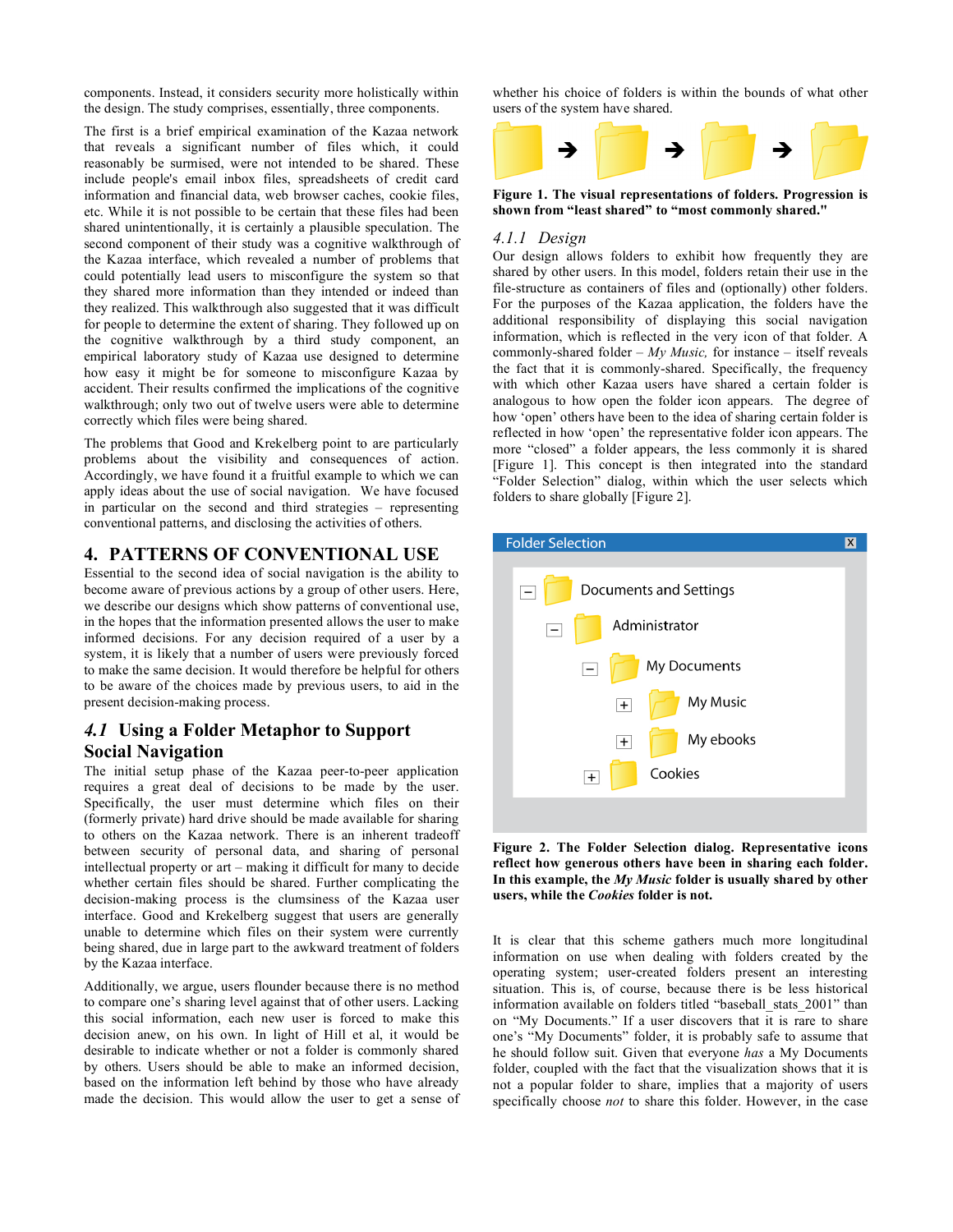of a more customized folder, such as "baseball\_stats\_2001," the low degree of sharing may indicate that information of this nature is *rare*, rather than *risqué*. This may have the opposite effect; it may, for instance, *encourage* the sharing of this folder. It should be reiterated here that the information displayed using social navigation ideas are not intended to necessarily *force* the user to make a specific decision. Rather, it is our intention that social navigation information simply *be available* to the user; it should be *interpreted* however the user sees fit.

We feel that the simple, non-obtrusive nature of this design is in some ways beneficial. It requires very little alteration of the existing interface, and its information storage requirement is modest. Additionally, it utilizes the already pervasive paradigm of *folders* to represent groups of files – users would not need to substantially change their methods of thinking about file structures in order to benefit from this information. For the same reasons, however, we feel that the impact of this idea is limited. We also propose a second, more novel mechanism for displaying this historical information.

# **4.2 Using the Pile Metaphor to Support Social Navigation**

In a study of alternative desktop interfaces, Mander et al [13] proposed a pile metaphor for the informal grouping of files. 'Piling' places less cognitive load on the user, and is much more natural to people for ad-hoc organization than 'filing.' Typically, people form physical stacks of media (we use the term 'media,' since piles are not limited to paper – they may contain CD's, video tapes, hardcover books, etc.) more often than people take the time to file them correctly. Studies of office work and organization have also drawn attention to the relationship between working activities and physical arrangements, and the ability of physical arrangements to convey important information about work state [11, 12]. We feel that we can couple this pile metaphor with our ideas of social navigation, producing a dynamic information space within which a user has a new form of control over the shared media, and makes sharing decisions based on social navigation cues.

## *4.2.1 Summary & Rationale*

To more directly address the peer-to-peer usability guidelines established by Good and Krekelberg – which deals with the initial selection of files to be made publicly-accessible, and which should remain private – we propose a pile-driven preview visualization. Using piles as a visual representation of digital files, the user is able to get a quick overview of the files selected for sharing. Any discrepancies between his *intended* sharing level and his *actual* sharing level quickly come to light.

The pile-driven preview function would compliment the folder selection dialogs of the Kazaa application. The folders currently selected for sharing are displayed as they are in the current Kazaa application, with the aforementioned 'open folders' design modification. This paper proposes an additional view in tandem to the folder selection dialog, to allow the user to get a sense of the *files* that have been flagged for sharing as each folder is selected. This additional preview would show the currently-flagged files grouped into piles. Additionally, the images representing the files appear visually different, depending on the file's type (e.g., a photograph, a document, or a song). Even if the grouping mechanism used to separate the files into distinct piles is entirely random, the user will nonetheless become aware of the following important properties:

- The sheer number of files going to be shared. A plethora of large piles may indicate that a user is sharing too many files; a small number of short piles may be a cue that a user has his sharing under control.
- The true repercussions of selecting a folder to share. In the existing Kazaa interface, users merely observe a check-mark adjacent to a folder icon – hardly enough information to get a true sense of how many files have been selected, and definitely confusing when nested folders are involved. In our design, the user notices files literally 'piling up.' When the user detects that files from sub-folders are also added to the visualization, he is instantly aware of the implications of his action, and may think better of his selection.
- The *types* of files being selected for sharing. Users are able to distinguish between the different types of media being added to the publicly-available shared space. Since our design renders the visual representations of files differently based on their file type, the user would be able to visually distinguish between, say, an Excel spreadsheet and a music file. Mander proposed a similar file-type differentiation scheme, although this was based solely on color. By generalizing files with visual, metaphorical representations (rather than simply colors) using file types, our design provides additional information for use in the determination of the proper files to share. Operating systems such as Microsoft Windows and Mac OS X currently achieve similar results; icons representing images are visibly different than text file icons. However, these examples require the user to view the icons "straight-on." For our design, we instead utilize an informal yet fairly accurate representation of different file types based on their *edges*. Mander et al. [13] has shown that by merely "looking at [a] pile's outside form, [subjects] were able to infer quite a lot about its contents." Given Mander et al's findings – based on piles in their physical form – this edge visualization does not sacrifice a user's understanding of the correlation between a certain file and its representation.

Applying further structure and additional visual cues to this model would result in an even greater understanding of the Kazaa interface. In addition to allowing users to group files into piles using the familiar drag-and-drop method, our design model also consists of a function to allow "piling by" content, file type, or other criteria – in much the same way that Mander's proposed metaphor allows. In viewing the various piles created by the system, users have an easier time identifying inappropriate files that *would* have been shared under the existing Kazaa interface.

Mander's model hints at the ability of sub-piles to be moved in and out of the visualization area. In our model, piles deemed inappropriate for sharing are moved out of the visualization area to prevent sharing with other Kazaa users. Should an inappropriate file be identified in the existing Kazaa interface as tagged for sharing (which is itself a difficult task – the user can only see the folders chosen, not the files), the user must de-select the folder within which the folder resides. There is no method to selectively un-share a single file, without removing the entire folder from the shared space. In our design model, this process is greatly simplified – the user may simply drag a file out of the shared space. If, instead, the user determines that an entire pile is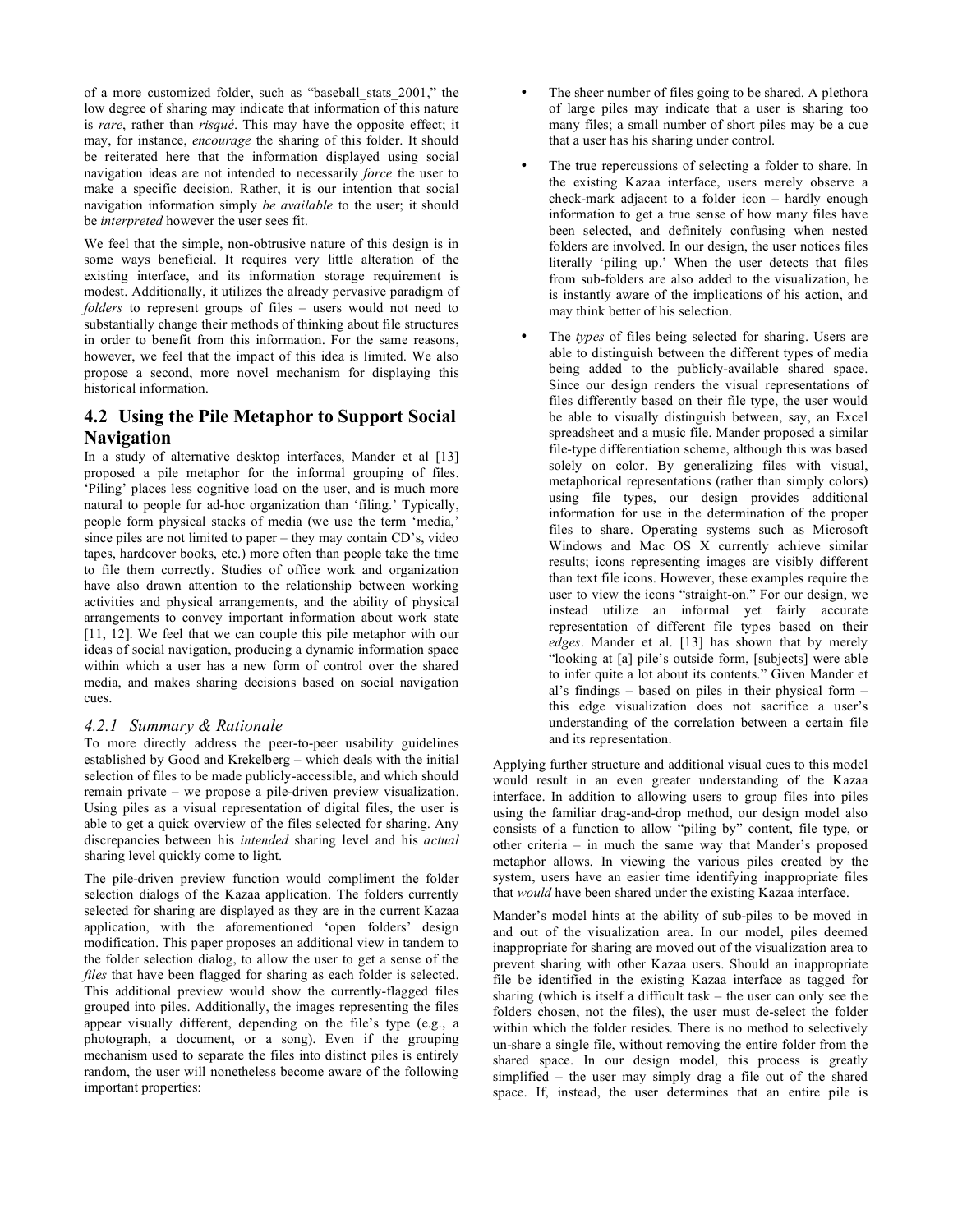inappropriate for public sharing, the user may also select the pile itself and drag it out of the shared space.

#### *4.2.2 Design*

Visualizations of these ideas can be accomplished in many different ways. One design may pull from familiar, physical metaphors. Files that have been selected for sharing in the folder selection dialog [Figure 2] appear in the shared space, which may be represented visually by a desk. The question, "what do you bring to the table?" applies figuratively to this design. Piles may be created, either by the user, or automatically by the system. Piles (or sub-piles, or individual files) can be selectively dragged out of the shared space, and into a safe haven, which might be represented visually by a filing cabinet. The filing cabinet is used as a metaphor for the safekeeping of piles, since files are generally considered to be "put away" or "in their place" when stored in a filing cabinet. This design example seeks to make use of the physical distinction of storing items out of sight for safekeeping, and laying out items on a table, for review by others.

Selectively un-sharing a single file or group of files is unacceptably difficult in the existing Kazaa interface, according to Good and Krekelberg. Its adherence to strict folder-ing schemes renders the task of selectively un-sharing a subset of files next to impossible. Folder schemes cannot be dynamically changed – it usually requires a large amount of time and cognitive load to significantly change one's filing method. Since our pile metaphor design would *compliment* the underlying file-structure, it would simplify the selection of multiple files that are *related* but do not necessarily reside within the same folder. File-folder structures would remain in-tact at the file system level, but the task of grouping and selecting piles from various folders would be greatly expedited.

Good et al claim that "users should be made clearly aware of what files are being offered for others to download." In this respect, we feel that our pile metaphor succeeds. However, we argue that this is not enough. Even after becoming aware of which files are currently *being* shared, users should get a better sense of which files they *should* be sharing. Using social navigation techniques, we believe this is possible.

#### *4.2.3 Expanding the Design to Support Social Navigation*

We have shown that our design model forms piles using different criteria, so that piles *with these attributes* or *containing these types of files* are visually distinguished. We have also mentioned tabletop and file-cabinet metaphors for the visual representation of the shared space and private space, respectively. We now expand these design ideas to incorporate information regarding how frequently *other users* are willing to share piles with similar attributes. We couple this information within the visualizations of the piles.

As with the "open folder" metaphor, the intention here is to communicate to the user the frequency with which other users chose to share similar piles. Again, we rely on the fact that this decision – whether or not one should share a particular pile (a group of files with a specific set of properties) – has been made by previous users. Integrating this information with the visual space would supply cues that may be used to determine one's *own* sharing decisions.



**Figure 3. Piles plotted linearly, by percentage of users who share related piles.**

Our design utilizes spatial relationships between the piles to encapsulate the notions of commonly-shared piles, rarely-shared piles, and various states between these two extremes. We incorporate the social navigation information in the *arrangement* of the piles. The design plots the "riskiness" associated with sharing a group of files linearly – resembling the x-axis of a Cartesian plane. [Figure 3]. The greater the "risk index" associated with a pile, the further the pile appears from the Cartesian "origin." The "risk index" for any given group of files is defined informally as the number of users who have chosen *not* to share this group of files (with some specific properties), divided by the total number of Kazaa users. Optionally, the "risk index" may be calculated using the total number of users who *have* a similar group of files, rather than *all* users. This latter calculation accounts for the fact that not all users make their file selections using a standard set of files. In doing so, this alternative calculation gives us the percentage of users who chose not to share a certain pile, *but had the option of choosing* such a pile.

This notion of "usually shared" and "rarely shared" groups of piles can be expressed visually in a number of ways. For example, in an example grounded in a strongly metaphorical interaction style, a desk is used to symbolize the shared space; items placed in a nearby filing cabinet are removed from the shared space. We represent this new social navigation information in the layout of the piles on the table. The closer a pile is located to the file cabinet, the more likely others have been to keeping it filed away in *their* filing cabinets [Figure 4].



**Figure 4. Selection of piles to be shared. These piles have been neatly grouped by keyword. Social Navigation information is expressed laterally. Users remove piles (or individual files) by dragging them into the file cabinet.**

Although the Hill et al proposition of digital wear is not central to this visualization, the more general notion of leaving a trace *is* indeed a part of the design. Users still produce an artifact of their decision – albeit in an indirect, statistical manner. In the following section, we present a design that more directly applies the notion of digital wear in order to address the third idea of social navigation.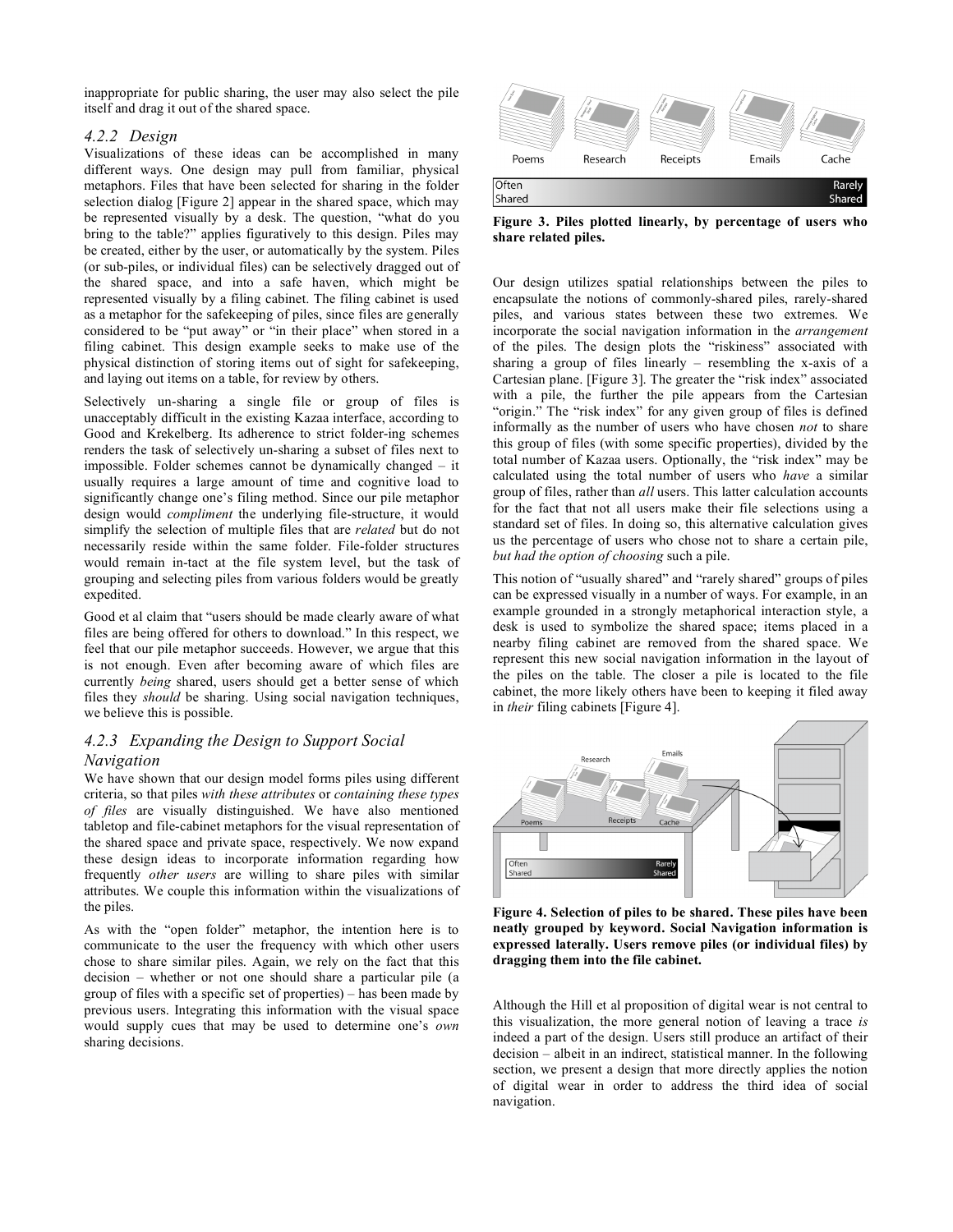# **5. ACTIVITIES OF OTHER USERS**

The third idea of social navigation deals with the awareness of previous activity by other users. Whereas previously the notion of "other users" was taken as a collection of users acting as a group, here the term refers to other entities acting independently of one another. Collectively, users can be said to "typically" act a certain way, while no doubt some users will – as individuals – act completely opposite. We here describe a design which encapsulates this notion of *individual actions* as performed on a user's shared files.

# **5.1 Using Piles to Show the Activities of Other Users**

The aforementioned pile mechanism is aimed primarily at solving the folder-selection problem which arises only during the initial setup of the peer-to-peer application. In addressing the third idea of social navigation – awareness of the actions of others – we present a design for the display of currently-shared files in the Kazaa application, which also draws from the pile metaphor. This design allows the addition and removal of files using the efficient piles method. We also introduce social navigation techniques to make this pile-management design more informative to the user.

#### *5.1.1 Rationale*

Firstly, grouping of the currently-shared files would enable the user to gain an overall idea of the files currently being shared. This improved visualization would enable the user to easily determine whether a file should or should not be shared. For instance: if, after "piling by content," a "financial" pile is produced, the user can spot this, and may decide to remove the entire pile from the shared space. In this single action, *all* of the files are tagged as "unshared" in the Kazaa interface, and removed from the shared space – *regardless* of their location within the underlying file system. This solves the problem of manually un-sharing each file – an issue which pervades Good and Krekelberg's study. We use this improved visualization – the pile metaphor for the displaying of currently-shared files – as a foundation for our next design.

We also draw on the concepts presented in the "edit wear" model. Digital wear mechanisms have been proposed not as attentiondemanding signals, but rather as subtle indications of previous use. This approach to the display of social navigation information presumes that the user would be interested in this data, and might choose to make decisions based on this supplemental information. However, the case would rarely (if ever) arise where the information supplied by social navigation techniques would enable 'the system' to make the decision on behalf of the user. One would not likely follow the strict rule 'eat only at the more popular restaurant' each and every time. Social navigation (and, specifically, digital wear) information is intended to *aid* in the user's decision-making process. We use this idea of digital erosion – as an integrated, inherently human feature of items – in applying the pile model.



**Figure 5. A sample pile. Since this pile has been created by the system, it appears tidy.**

#### *5.1.2 Design*

Mander et al suggest differentiating the "neatness" of piles: files which have been "piled" by the system appear in neat stacks; piles arranged informally by the user appear disheveled. We choose to modify this distinction in neatness to encapsulate the idea of digital wear. Groups of files currently shared within the Kazaa application appear as miniature representative pile icons, as in [Figure 5]. Users may informally group these files themselves, by dragging and dropping files onto one another. Additionally, the user may rely on the system to aid in the construction of piles (piling by keyword or file type, for instance). Upon the initial formation of a pile (using either method), it appears as a neatlystacked tower of files. A pile containing fictitious research documents is formed in [Figure 6, a]. This is meant to resemble its physical counterpart; new piles are usually tapped on an edge to "square up" the pile.

When another Kazaa user views or downloads a file within a pile, the structure of the pile changes slightly to reflect this access. First, the file's icon moves to the top of the stack. Additionally, the newly-accessed file is rendered slightly out of line with the rest of the stack. The file "Research Grant Proposal" is searched and downloaded – and its movement within the pile is displayed – in [Figure 6, b]. Each time a file (or an entire pile) is perused, its corresponding pile exhibits these changes in appearance. Slowly, the pile degrades from its original, rigid form as a neatly-formed tower. The end result – after multiple downloads of different files by different users – is an untidy pile, ordered by frequency of access [Figure 6, c]. Again, this is meant to resemble the activity of piles in their physical form; after a great deal of use, a pile will eventually degenerate into a more disheveled state – and its order is largely determined by the manner in which documents are picked out and placed back on the stack.



**Figure 6. The visual encapsulation of social navigation information within piles. The piles progress from "neatly piled" to "disheveled" as the pile is accessed by more users.**

This design retains the tampering information inherent in physical piles. Users are easily able to differentiate between their most frequently accessed piles, and their more underutilized piles. Additionally, users may instantly determine the most popular files within each pile. One may wish to investigate, to determine why a particular file might be so popular. In our illustrated example, it may be useful to know that Kazaa users are more interested in the phone numbers of one's user study participants than the actual research paper [Figure 6, c]. Users can then use these cues in their decision to continue sharing the files, or to remove the files from the shared space. Conversely, users may (and often do) want some of their files to be popular with other Kazaa users. In the physical world, it may be beneficial for a worker to know that his colleague has, for instance, 'finally looked through those files.' In the digital application of this model, knowing that other Kazaa users are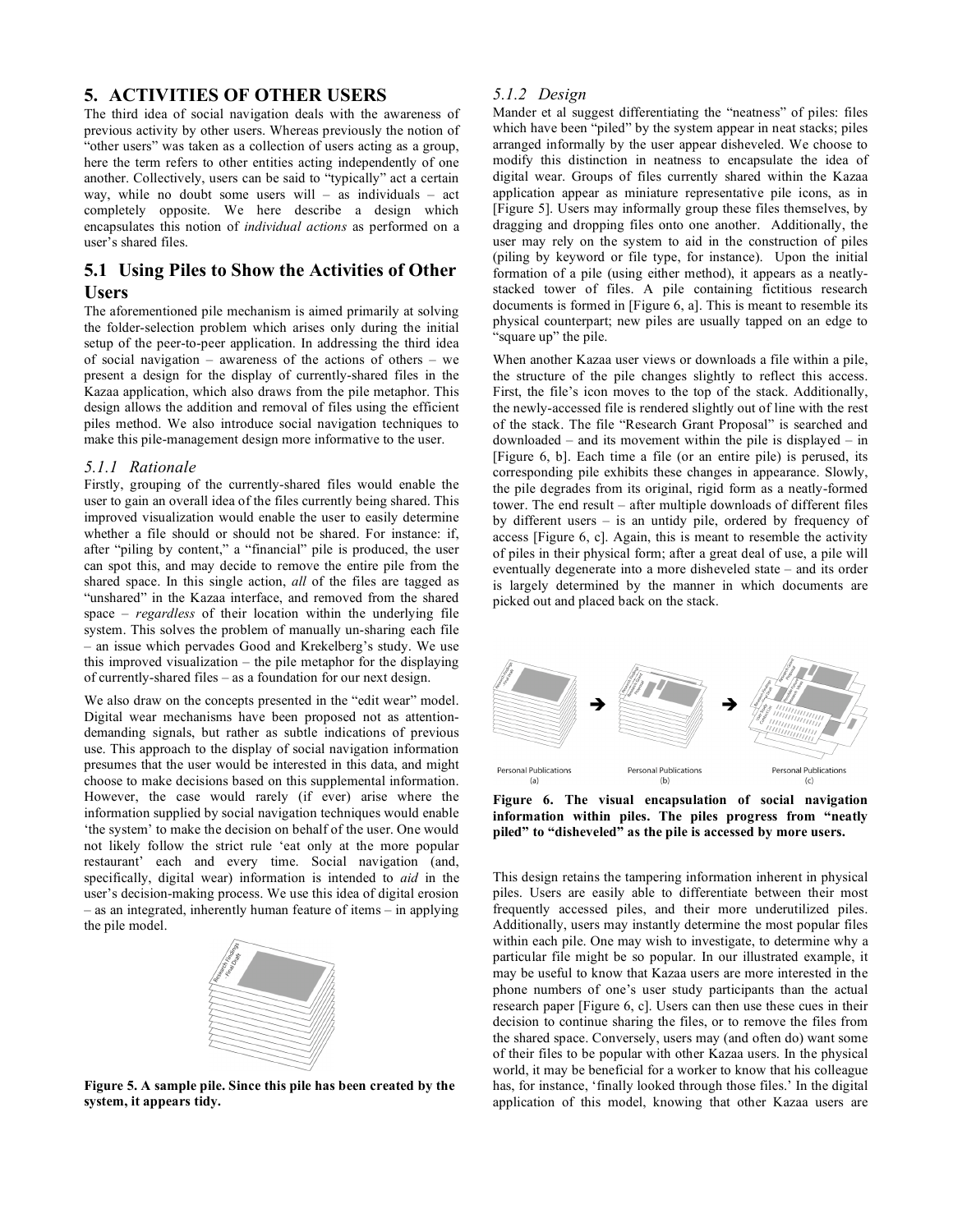interested in your poems may be inspiring. The goal of our design work is to capture this information – whether an indication of popularity or wrongdoing.

Stealthily perusing piles in the physical world is an action we can all perform, but covering one's tracks is not a trivial task. One may lift the corners of the stack and peek inside, replace a pile after photocopying its contents, or simply re-square the pile to conceal the fact that it had been tampered with. It is particularly curious (and, we argue, counter-intuitive) that the Kazaa interface *encourages* the erasure of any knowledge of activities performed on any user's files. Pilferers have an easy time covering their tracks. In fact, *no* tracks are left – there isn't even a log file. The only possible way to monitor activity would be to continually check the Upload/Download window. However, this would be akin to constantly eyeing the piles on one's desk. You simply can't. (One could set up video surveillance, but video is again an *archive* which can be rewound. Logs would be the equivalent of video surveillance.) Users should *not* be expected to watch the Upload/Download window pane constantly for this knowledge, just as physical piles should not expect their owner to constantly watch them. Instead, people use the activity information inherent in the structural organization of their piles to cue them whether "someone has been picking at my porridge." In life, it is more difficult to hide one's tracks than to leave them. In current peer-topeer systems, it is all but impossible to view the activity of others. This completely opposes the physical world, and we feel that this obscurity has no grounds. It is possible that this design decision was made to cut down on legal issues involved in the trading of copyrighted information; with no record of wrongdoing, the investigation of illegal file-trading is more difficult. However, this is beyond the scope of this paper.

# **6. DISCUSSION**

As we noted, our work so far has been limited to design sketches, for lo-fi prototyping; further prototypes are under development based on these ideas, as a basis for initial user testing and validation. However, although we have been concerned over the past several pages with design concerns, the topic of this paper is not the design specifics themselves, but rather the approach that they exemplify.

The social navigation approach is characterized here by two properties. First, we think of the application as a space populated by users; and second, we apply the principle that artifacts carry the evidence of activities over them.

This pair of principles seems to apply particularly well in some set of security applications. Thinking of applications as spaces that might be populated by people immediately turns our attention towards the ways in which our own activities and artifacts might be visible to others, and to the ways in which others might come to be aware of information that we are generating, storing, etc. In other words, if one of the central problems of security in information systems is that invisibility of potential attackers (or even the inability to distinguish between friends and foes), then a model of an application as an information space in which others might be seen and encountered seems to be a fruitful one; it places others, be they attackers or colleagues, at the forefront of the user experience. Similarly, the idea that the primary way in which a user might become aware of the presence of others or of their recent activity is through the evidence of activities carried by the artifacts over which they have acted (and over which the user himself may act) is also useful, in at least two ways. First, it places the necessary information within the existing "interaction frame;" that is, it does not create some extra window, log file, or panel to

check in order to become aware of other's actions, but places it directly within the view through which users interact to accomplish their work. This means that one might become aware of relevant information directly; there is no need to take a special action in order to come across it. Second, it provides a route whereby security-relevant information can be easily incorporated into existing applications and interfaces, since it augmented rather than replacing object- or artifact-centered interaction designs.

# **7. CONCLUSION**

In discussions of the problems of usable security, one persistent consideration has been that usable security technologies may be ones that more successfully incorporate the user into the determination of security rather than taking decisions away from the users. One reason for this is that the precise requirements for security, and even a determination of what counts as secure or insecure, are things that only end users may be capable of determining at any given moment [14]. This has led a number of researchers to consider how systems can more accurately and completely inform users of the potential consequences of their actions, in order to allow them to make informed decisions about privacy and security.

We have suggested that social navigation may be a useful approach here. Social navigation is an approach to interactive system design that originated in considerations of the relationship between individual and collaborative work, and the ways in which, in the everyday world, we interpret spaces as being inhabited by others from whose activities we might learn. Social navigation systems attempt to make the action of others available to users as a basis for thinking about their own action. Thinking about networked systems as populated spaces leads immediately to a range of considerations of how it is that others actions may be incorporated into the interactive experience as a basis for informed decision making. One particularly interesting issue here is the extent to which we might be able to use social navigation approaches to visualize aspects of the behavior both of users and of others; by presenting them within the same frame, we can both contextualize a user's action with respect to others and conventional behaviors, and also help users develop a sense of the ways in which they might be seen by others through their own actions. Both of these are critical issues for usable security systems.

In our own current work, we are exploring this approach as a part of a broader investigation of the use of visualization technologies as foundational elements of usable security.

# **8. ACKNOWLEDGMENTS**

This work was supported in part by the National Science Foundation under awards 0133749, 0205724 and 0326105, and by a grant from Intel Corp. We would like to thank Sharon Ding, Gai Inoue, Charlotte Lee, Jack Muramatsu, Jennifer Rode and Norman Su for discussions around an earlier presentation of these ideas.

## **9. REFERENCES**

- 1. Brostoff, S. and Sasse, A. 2000. Are Passfaces More Usable than Passwords? A Field Trial Investigation. Proc. HCI'2000.
- 2. DePaula, R., Ding, X., Dourish, P., Nies, K., Pillet, B., Redmiles, D., Ren, J., Rode, J. and Silva Filho, R. 2005. In the Eye of the Beholder: A Visualization-based Approach to Information System Security. To appear in International Journal of Human-Computer Studies.